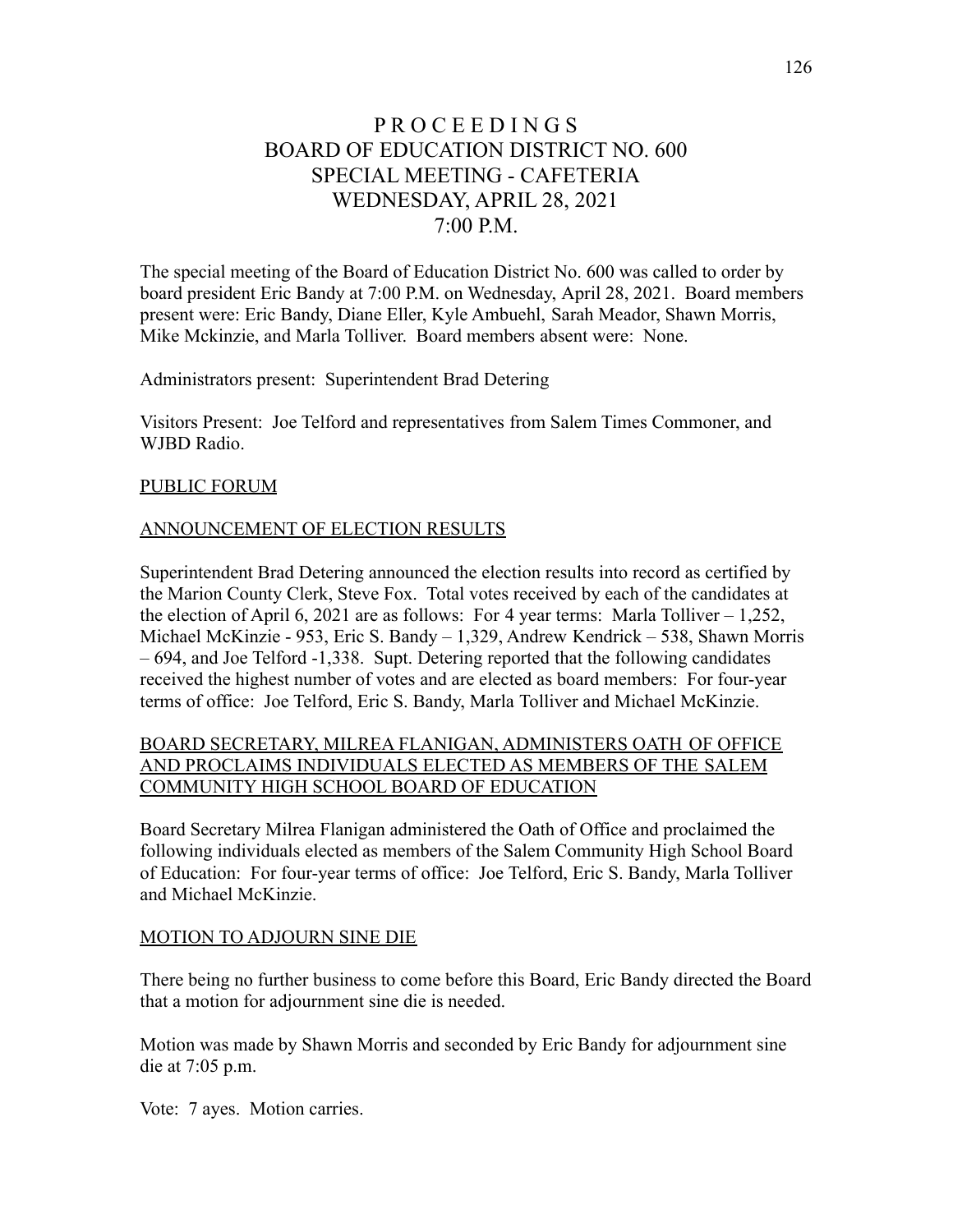## RE-ORGANIZATIONAL MEETING FOR THE SCHS BOARD OF EDUCATION

### SEAT NEW SCHOOL BOARD MEMBERS

The newly sworn-in board members, Joe Telford, Eric S. Bandy, Marla Tolliver and Michael McKinzie took their seats at the table as Board Members.

### MOTION TO ELECT PRESIDENT PRO TEM

Motion was made by Mike McKinzie and seconded by Joe Telford to elect Eric Bandy to serve as president pro tem.

Vote: 7 ayes. Motion carries.

### MOTION TO ELECT SECRETARY PRO TEM

Motion was made by Sarah Meador and seconded by Marla Tolliver to elect Milrea Flanigan to serve as secretary pro tem.

Vote: 7 ayes. Motion carries.

#### CALL TO ORDER

Eric Bandy called the re-organizational meeting to order at 7:09 p.m. Board members present were: Eric Bandy, Marla Tolliver, Kyle Ambuehl, Diane Eller, Mike McKinzie, Sarah Meador, and Joe Telford. Board members absent were: None

### ELECTION OF OFFICERS

### REQUEST FOR NOMINATIONS FOR THE OFFICE OF BOARD PRESIDENT

President Pro Tem, Eric Bandy, requested nominations for the office of Board President.

Diane Eller nominated Eric Bandy for the position of board president.

#### MOTION TO ELECT BOARD PRESIDENT

Motion was made by Mike McKinzie and seconded by Kyle Ambuehl to elect Eric Bandy, by acclamation, as President of the SCHS Board of Education.

Vote: 7 ayes. Motion carries.

#### REQUEST FOR NOMINATIONS FOR THE OFFICE OF VICE PRESIDENT

President Eric Bandy requested nominations for the office of Vice President.

Diane Eller nominated Marla Tolliver for the position of Vice-President.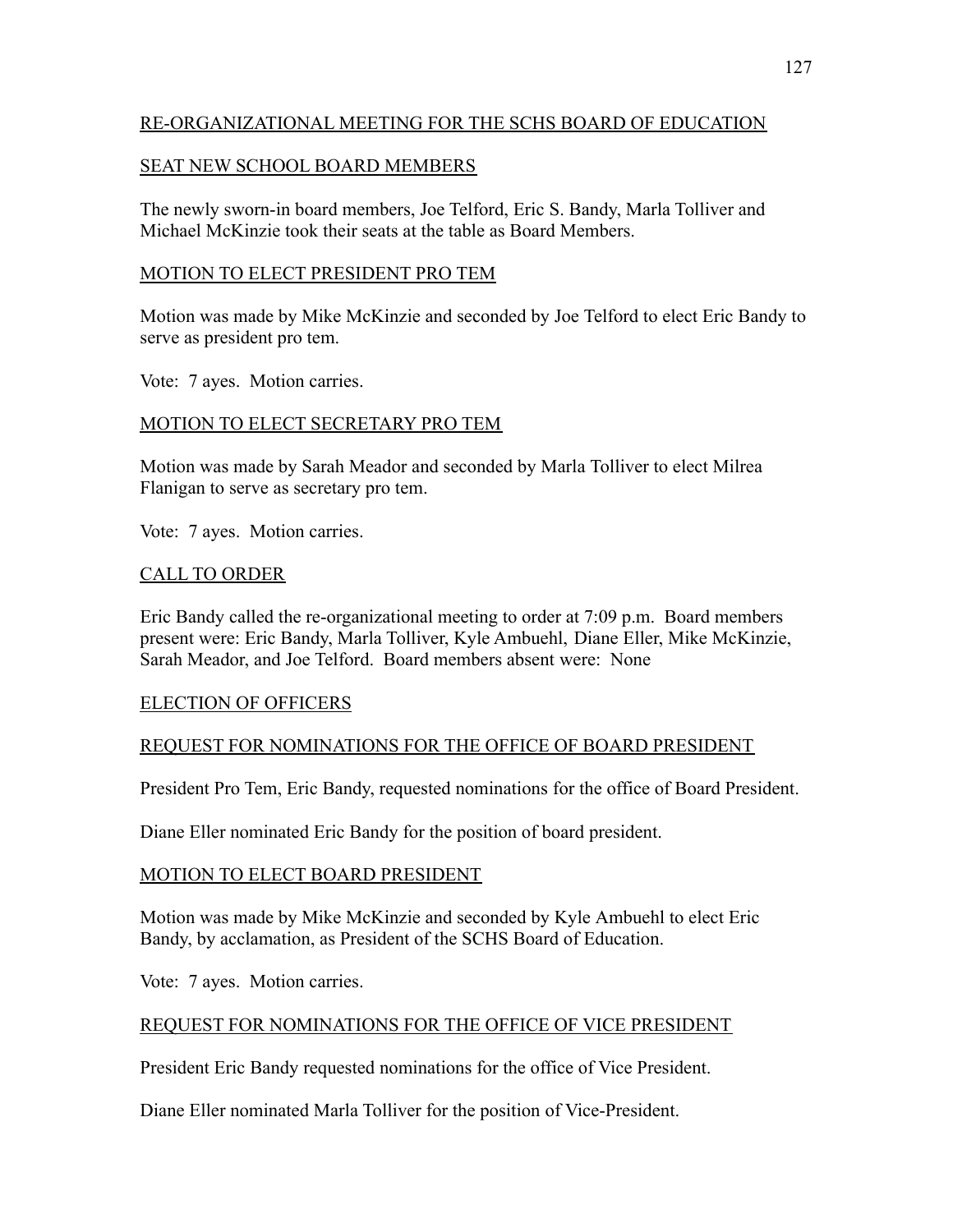### MOTION TO ELECT VICE PRESIDENT

Motion was made by Kyle Ambuehl and seconded by Mike McKinzie to elect Marla Tolliver, by acclamation, as Vice President of the SCHS Board of Education.

Vote: 7 ayes. Motion carries.

# MOTION TO APPOINT BOARD SECRETARY

Motion was made by Eric Bandy and seconded by Sarah Meador to appoint Milrea Flanigan as SCHS Board Secretary.

Vote: Meador-yes; Tolliver-yes; Eller-yes; McKinzie-yes; Bandy-yes; Ambuehl-yes; Telford-yes. Motion carries.

# MOTION TO APPOINT BOARD TREASURER

Motion was made by Eric Bandy and seconded by Mike McKinzie to appoint Kim Martin as SCHS Board Treasurer.

Vote: McKinzie-yes; Eller-yes; Ambuehl-yes; Telford-yes; Bandy-yes; Tolliver-yes; Meador-yes. Motion carries.

# MOTION TO SET DATES, TIMES & LOCATIONS FOR REGULAR MEETINGS

Motion was made by Eric Bandy and seconded by Sarah Meador to set the regular board meetings on the 3rd Monday of every month at 7:00 p.m., in Room 114 at Salem Community High School for the 2021-2022 school year, except for January and February which will be the  $4<sup>th</sup>$  Monday.

Vote: 7 ayes. Motion carries.

BOARD MEMBER TRAINING – Discussion was held regarding mandatory training for newly elected board members. The Open Meetings Act training is required to be completed within 90 days of taking the Oath of Office as well as completing the 4-hour mandatory Professional Development Leadership Training within the first year of their current term. Board Member Training information can be located on the Illinois Association of School Boards website at www.iasb.com.

COMMITTEE ASSIGNMENTS – Board President Eric Bandy stated that Committee Assignments will be completed at the May Board Meeting. Discussion was held.

SCHOOL LOGO – Supt. Detering presented information to the board regarding new logos. He reported that discussions have been held with all the Head Coaches. Discussion was held.